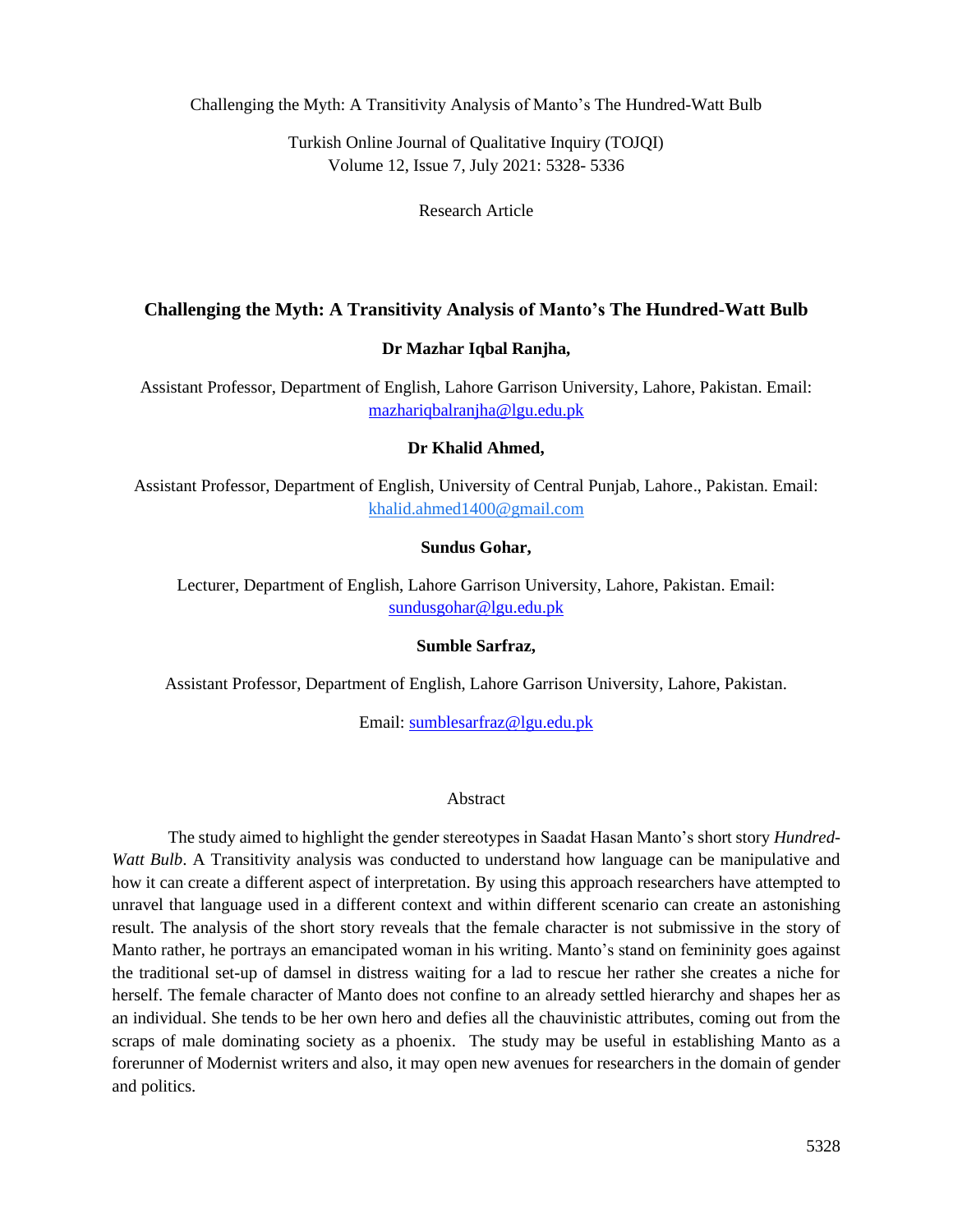**Keywords:** Manto, Gender, Roles, Transitivity, femininity

### **Introduction**

Language, throughout the world, remains a remarkable phenomenon. People are interested in knowing and exploring that how language works and has can come up with different meanings just by changing the context. No denying the fact that grammatical patterns make language but if taken minutely language is something more than grammar, it is the social ideology and practice. According to Fairclough (1989), language is the most common form of social behaviour. Language is something that overshadows personal as well as social life and determines relationships. Halliday (1985) interprets a language as a system of meanings, accompanied by forms through which the meanings can be realized and expressed. The concept of reality and perception can be changed through the manipulation of words. Fowler (2013) brings forth the same concept when he defines discourse as "socially and institutionally originating ideology, encoded in language" (p. 42).

A dramatist, play or story writer uses the language as a tool to reflect his/her society, convey some message, teach some lesson or portray the picture of a character in the mind of the readers. Sa'adat Hassan Manto, a famous Pakistani story writer, is generally taken as a vulgar and obscene writer but if a close look is taken, the grounds get established that every time he uses such language, some of the other lessons are expected to be taken by the reader. He uses the canvas of a paper to reflect the social evils of society. However, the very feelings of the readers have somewhere put a stop to understand what lies under the carpet.

Manto takes the female silence and her body as a major theme. He discusses every single nuance but in his own way. He focuses on the identities of his characters along with 'obscenity' that is related to a female body. In fact, he somewhere establishes the fact that in the background of all this obscene writing, there had been something really hoarse that happened somewhere within the society. He correctly and rightly takes advantage of his artistic license and gives a picture of neglected narration and un-silencing the 'silenced'. Although his prominent character is a female, the creature that is considered to be meek and naive yet each female character catches the attention of the reader. He intentionally makes his characters silenced to come out as yelling, e.g., Kalwant Kaur of *Colder than Ice*, Bhagbhari of *The Dutiful Daughter*, Mozail of *Mozail* and Sakina of *The Return* present an idiosyncrasy that is the emblem of the female spirit.

Women, generally, are deprived of voices and are neither allowed to speak nor are recorded. They are kept silent and violence is used as a strategy to maintain "women's subordination to men" (Pickup, p. 303). All over the world, usually, writers present female characters and their problems as subjects of their writings but, perhaps, no one ever has discussed the 'echoing silence' of a women that perturbs everyone and everything. For example, Chaman Nahal's *Azadi* meticulously describes the naked procession of woman where he defines the grotesque parading of female bodies displaying communal grudge, engulfing of erasing the identities and disfiguring them to a sole status of being just a commodity. Whereas, every character of Manto is individual, and he comes up writing female heroes.

Transitivity is a tool to explore language as says Nguyen, "…researchers have tried to reveal that language structures can produce certain meanings and ideology which are not always explicit for readers" (Woolard, 1992, p.86). It helps to examine the sentence structure through the different processes, including goal, verbiage, range, sensor etc. and crack the hidden ideologies and language structures of a text. To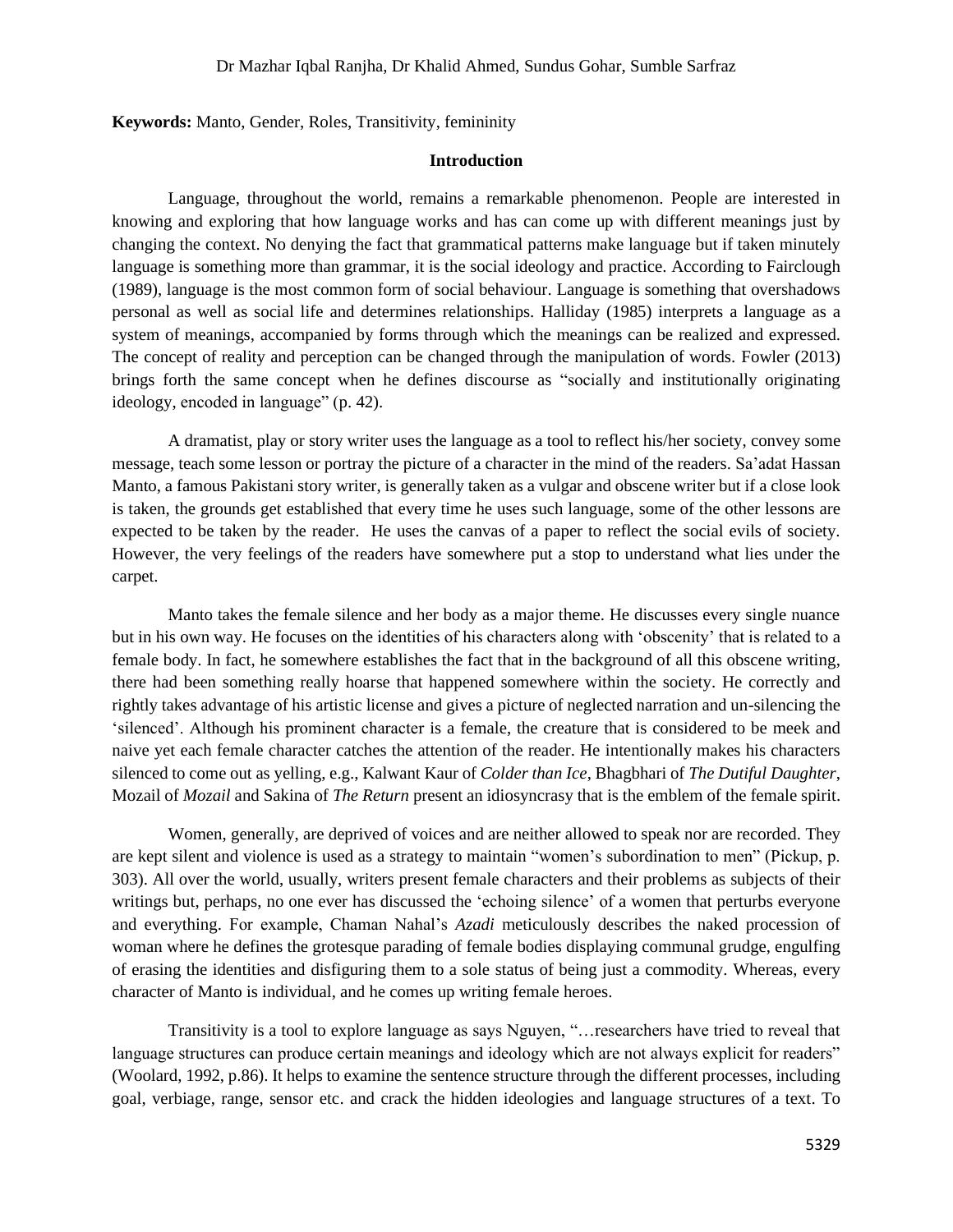determine the different ideologies, present in the text, a good number of textual stylistic scholars have embarked on this tool (Msuya, 2014. For example, Nguyen (2012) uses transitivity analysis to explore the character of the mother and her personality in *Heroic Mother* by Hoa Pham. Msuya (2014) also employs transitivity and verbal analysis to analyze the language used by the two main characters of Peter Abraham's *Mine Boy (1946)* i.e, Leah and Xuma. Indrayani and Seomantri (2014) applies the transitivity model to Shakespearean sonnets namely *The Time of the Year*, *Let Me Not to the Marriage of True Minds* and *My Mistress' Eye* and come to conclude that all six of the processes are present in the wherein the material, and the mental process occurs most frequently among the others.

The paper aimed to discuss "silence" that overshadows the ambience of society as narrated by Manto through woman and her obscene body in his writings. It has attempted to explore the way Manto unsilences the silenced by analyzing his short story, *The Hundred Watt Bulb*. The model of Transitivity has been used for this purpose.

### **Theoretical Framework**

This qualitative research applies Halliday's transitivity model to the short story to explore how Manto depicts his characters, especially female characters. Halliday identifies transitivity as a fundamental property of language that enables human beings to build a mental picture of reality, to make sense of their experience of what goes on around them and inside them. It specifies the different types of processes that are recognized in the language and the structures by which they are expressed (1985, p.101). These processes are distinguished according to the role they play in the text i.e., action, speech, state of being or state of mind. Material, mental and relational processes are the major processes (Mwinlaaru, 2012) which are found in almost every text (Halliday & Matthiessen, 2013) whereas behavioral, verbal and existential processes are considered to be the minor processes (Simpson, 2004).

Material processes focus on doing some action. According to Halliday (1985), The material process indicates that someone or something is undergoing an action and that is directly proportional to someone on whom the action is being performed. Two of the essential entities of the material process are Actor and Goal. Mental process deals with feelings, thoughts and perception. It is a window to peep into the minds of characters and what is their concept of reality and how they perceive certain situation. The mental process has two participants: the Senser – the conscious being who is involved in a Mental process – and the Phenomenon – which is felt, thought or seen by the conscious Senser. The relational process clarifies the relationship of being and it is of two participants: Carrier and Attribute. Carrier is the participant who is being assigned the attribute whereas the Attribute indicates what the carrier is like, where it is or what it owns (Simpson, 2004).

Three of the subsidiary processes are also included in intransitivity that further lie into Material, Mental and Relational processes. The behavioral process lies between material and mental processes and construes the outer expressions along with psychological and physiological behaviors i.e., breathing, sneezing, laughing etc. Relational and Mental processes have Verbal process in them that represents the act of saying. Between Relational and Material Process, Existential process is found dealing with the state of being and existence.

After reading the story carefully, the sentences and clauses involving the process were isolated. These sentences were group into various units using the six transitivity processes. Some processes seemed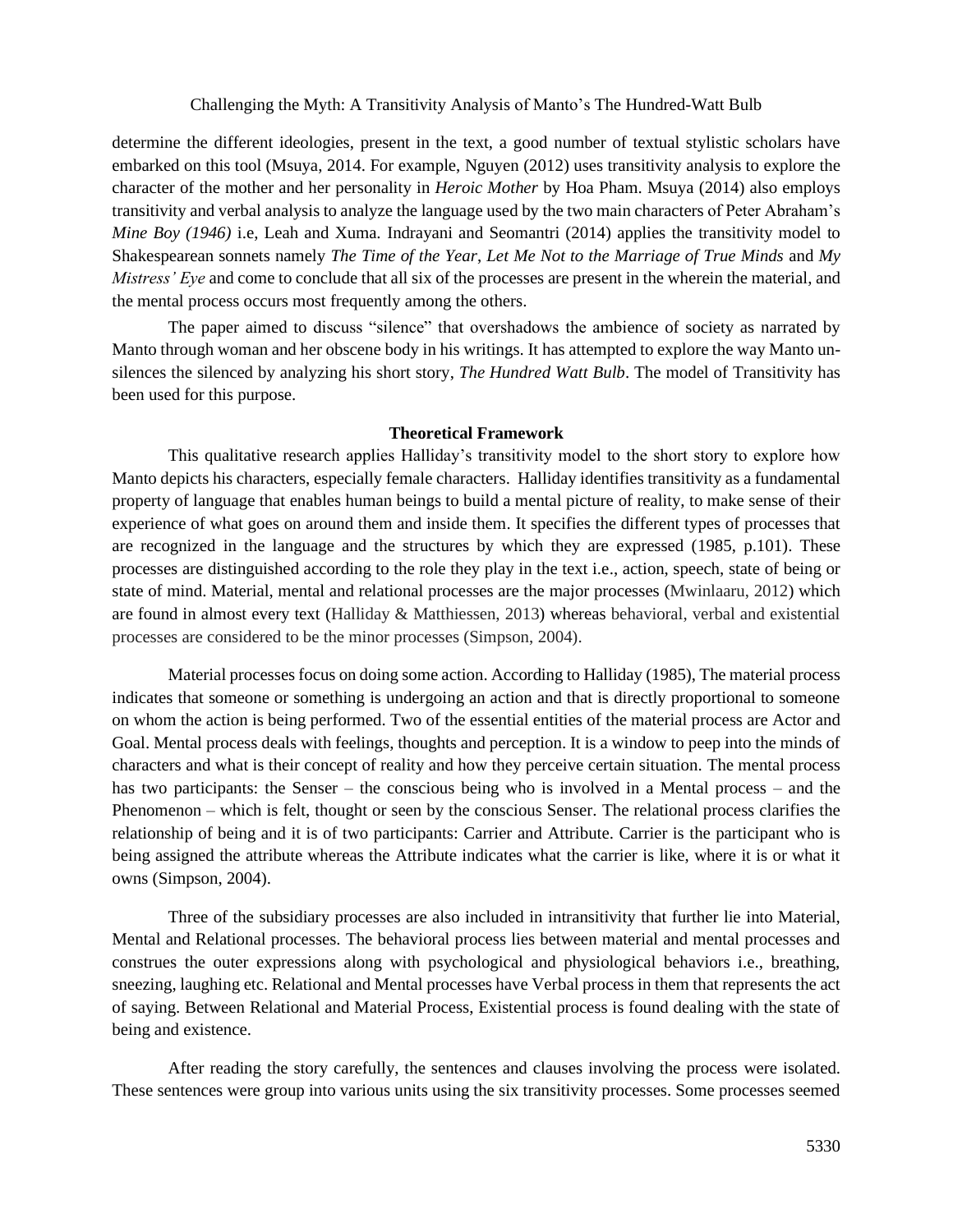to overlap one another, however, an utmost effort was made to classify the sentences in their respective process keeping their context in the story in mind.

# **Results and Findings**

The protagonist in Manto's story is a stranger, an anonymous person, who goes to see his friend at Kaiser Park and happens to meet a pimp while waiting for his friend at the *tonga* stop. All other characters of the story have also been named anonymously, i.e., friend, pimp and girl. The processes used in the story by Manto were identified and arranged under the processes proposed by Halliday.

# **Material Process**

In material processes, a participant as an actor or agent involves in doing something (Bloor & Bloor, 1995) to another participant as a goal or an object. When the stranger arrives at Kaiser Park, a pimp offers him a girl. The story is about the feelings and reactions of the stranger on the offer. The stranger, already perplexed with the whole current scenario, gets the shock when he comes to know that a girl is being forced to act against her wish and is denied of her basic rights, i.e., sleep. His shock is extended towards the end of the story when the 'poor' and 'down trodden' girl takes the power.

| <b>Actor</b>    | <b>Process</b>   | Goal               | <b>Range/Circumstance</b>        |
|-----------------|------------------|--------------------|----------------------------------|
| The pimp        | <b>Took</b>      | Him                | to a place where the masons were |
|                 |                  |                    | still building                   |
| The pimp        | Snapped back     | [himself]          |                                  |
| The pimp        | Came             |                    | Closer                           |
| The pimp        | Led              | [him] The way      |                                  |
| The pimp        | Sat              |                    | With his back to the door way    |
| He              | Stood            |                    | For some time                    |
| He              | climbed          | The stairs         |                                  |
| He              | Stopped          | The man (the pimp) |                                  |
| He              | Checked          | Himself            |                                  |
| He              | Looked           | The woman          | closely at her                   |
| He              | Looked           |                    | In again                         |
| His friend [he] | Looked around at | The tonga          |                                  |
| He              | Withdrew         | [himself]          |                                  |
| He              | Turned           | his face           | to the darkness                  |
| He              | Slipped and fell |                    | in his hurry to get away/        |
| He              | Crept            |                    | In further                       |
| He              | Ran              |                    | down the stairs/home             |
| She             | Screamed         |                    |                                  |
| She             | Pushed           | his hand away      |                                  |
| She             | Checked          | Herself            |                                  |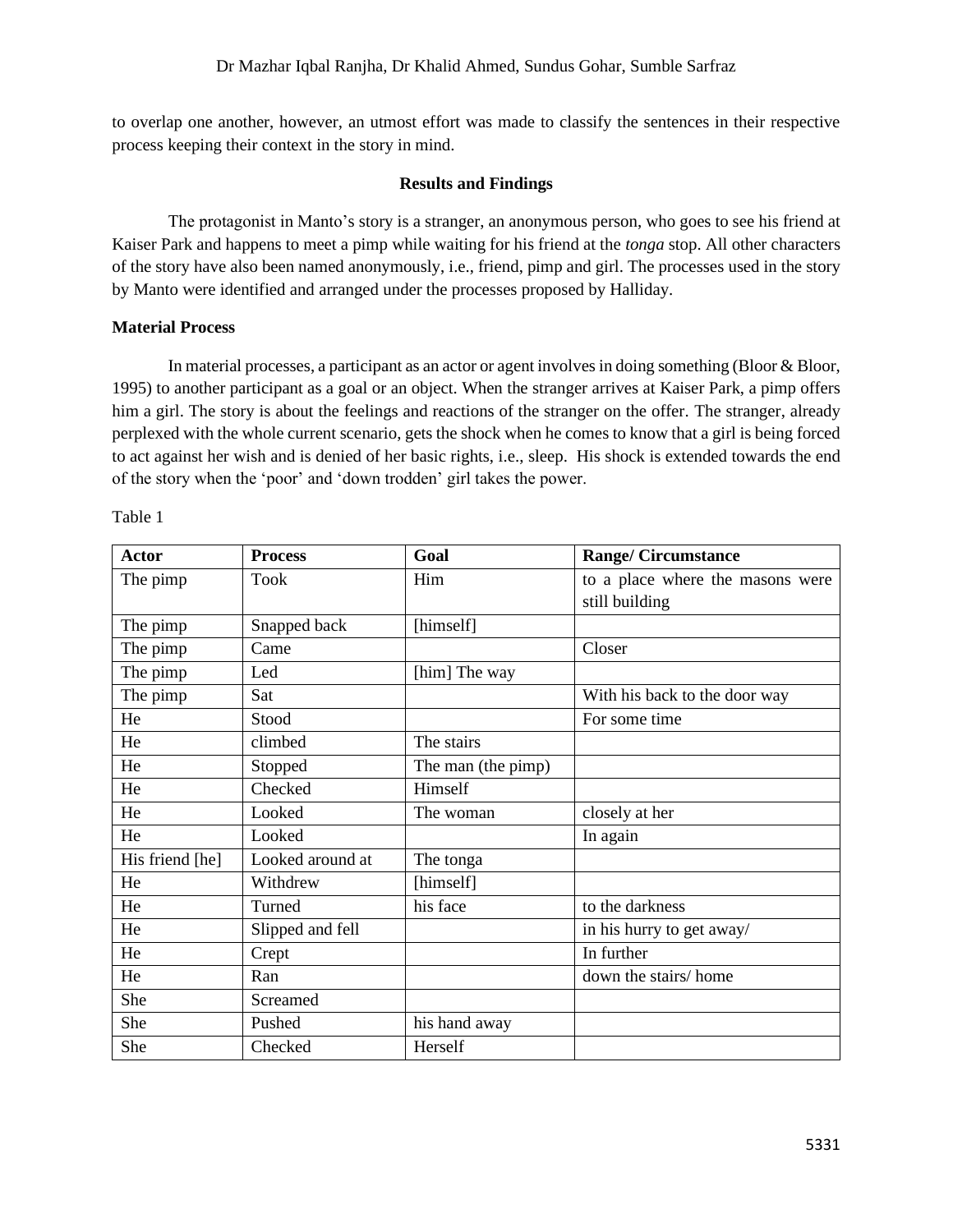Table 1 shows that it is the stranger who, most of the time, acts either as an actor or a goal. The pimp takes him to the place where the girl lives. The pimp and the girl also act as an actor or agents but their role is very limited. Even in most of the sentences where they act an agent or objects, the stranger is a goal or beneficiary of the action. The writer has used action verbs, e.g., stand, climb, stop, checked, withdraw, turn, slip, creep and run to show the physical reaction of the stranger when the pimp offers him a girl and then takes him to her residence. These verbs reflect the mental condition of the stranger who was shocked at the offer and the pathetic condition of the girl.

# **Mental Process:**

The mental process refers to the verbs expressing desire, affection, perception, etc. (Halliday, 1994 & Saragih, 2010). These verbs reflect the mental condition of their users and help to identify their definition of reality (Ong'onda, 2016).

| <b>Sensor</b> | <b>Process</b>       | <b>Phenomenon</b>                         |
|---------------|----------------------|-------------------------------------------|
| He            | Appreciated          | Wrecked place/ the magnitude of the storm |
| He            | Found                | it impossible to rent a flat              |
| He            | Was astonished       |                                           |
| He            | Seemed               | to be stripped bare                       |
| He            | had enjoyed          | the pleasures of Kaiser Park              |
| He            | Thought              |                                           |
| He            | Felt                 | a sharp stab of pain straight             |
| He            | Wondered             | about the woman                           |
| He            | could not comprehend | anything that was happening               |
| I[he]         | sympathize           | with you                                  |
| She           | Seemed               | to be completely wasted                   |

Table 2

In the story, Manto used verbs (table 2), e.g., appreciate, find, astonish, seem, enjoy, think, feel, wonder, comprehend and sympathize to reflect the mental condition of the stranger. The stranger was not only impressed by the physical appearance of the area but also was moved by the 'pathetic' condition of the girl who was being compelled to wake up and meet the physical needs of the stranger. Although the condition of the girl makes her vulnerable and she seems to be in a plight but here Manto waves his magic wand and reverses the binaries where the girl turns out to be a strong character.

# **Relational Process**

The relational process relates two terms in a variety of ways and construes the relationships of being and having between two participants (Ong'onda, 2016).

| -<br><b>Career</b> | ഹസ<br>CO3 | bute |
|--------------------|-----------|------|
| $- - - -$          | .         | .    |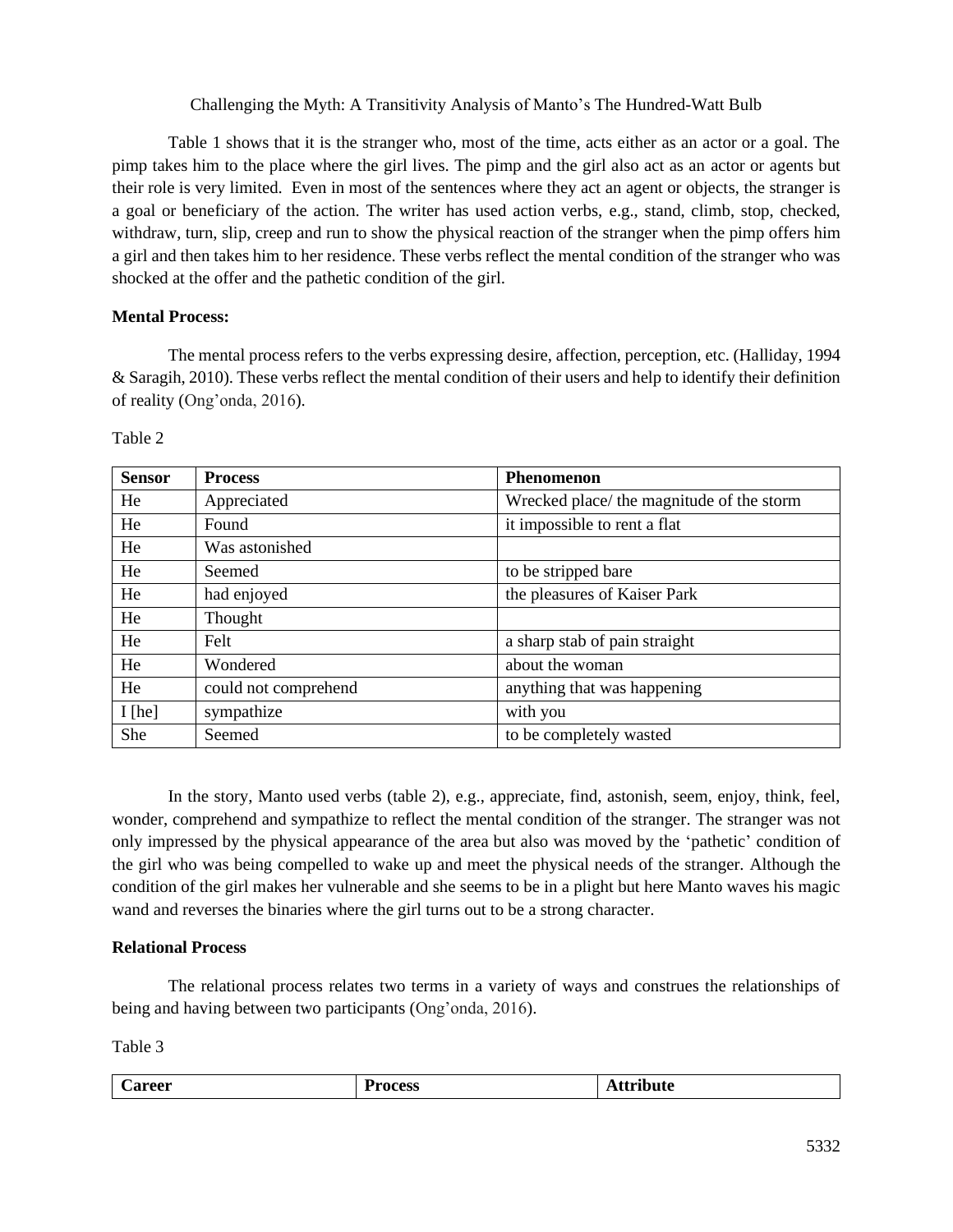# Dr Mazhar Iqbal Ranjha, Dr Khalid Ahmed, Sundus Gohar, Sumble Sarfraz

| This park                   | had  | bustled with life |
|-----------------------------|------|-------------------|
| The bazar                   | was  | Crowded           |
| The transformation          | Was  | Amazing           |
| The rouge and the vermilion | Were | blown away        |
| The tiny room               | Was  | Bare              |
| She                         | Was  | a ruined building |
| She                         | Was  | Silent            |
| She                         | Was  | Asleep            |
| Her voice                   | Was  | Sharp             |

Most of the attributes (table 3) used by Manto in this story portray the scenario of Kaiser Park. He used the words, e.g., forlorn, terrible, dark, bustled, crowded, amazing, blown away, bare and no voices to depict the prevailing condition of the park and surrounding area. He used the words, e.g., ruined building, silent and asleep for depicting the helplessness of the girl. The words "ruin building" and "sharp" reveals her tormented condition. But at the same time, these words also suggest positivity i.e., darkness is always replaced with light and ruined building can always be rebuilt.

# **Behavioural Process**

Behavioral Process is a process of physiological and psychological behavior, e.g., breathing, dreaming, snoring, smiling, hiccupping, looking, watching, listening, and pondering (Gerot & Wignel, 1994, p. 60). Sometimes this process becomes a source of confusion as it is similar to the material process which involves the physical manifestation of mental and verbal processes (Ong'onda, 2016).

| ant |  |
|-----|--|
|-----|--|

| <b>Behaver</b> | <b>Behaving</b> |
|----------------|-----------------|
| She            | Was silent      |
| He i           | Hesitated       |

As shown in table 4, there are two sentences in this story that expose the psychological bahaviour of the girl and the stranger. The sentence *she was silent* reflects the inner feeling of the girl when the pimp compels her to wake up to go with the stranger. The sentence exposes her unwillingness to go with the pimp. The sentence *he hesitated* used in the story for the stranger reveals his indecisiveness. He seems double minded in the situation put by the offer of the pimp.

# **Verbal Process**

The verbal process involves a communication between a sayer and an addressee and shows activities related to information (Saragih, 2010, 8). Most of the part of this story consists of dialogues among the pimp, the stranger and the girl. Some of the dialogues are in question-answer form.

| $\sim$<br>Sover<br>$\sim$ $\sim$ $\sim$<br>$\sim$ 1 UCC <sub>33</sub><br>IJα<br>∼ | $\sim$ $\sim$ $\sim$<br>.9F<br>. |
|-----------------------------------------------------------------------------------|----------------------------------|
|-----------------------------------------------------------------------------------|----------------------------------|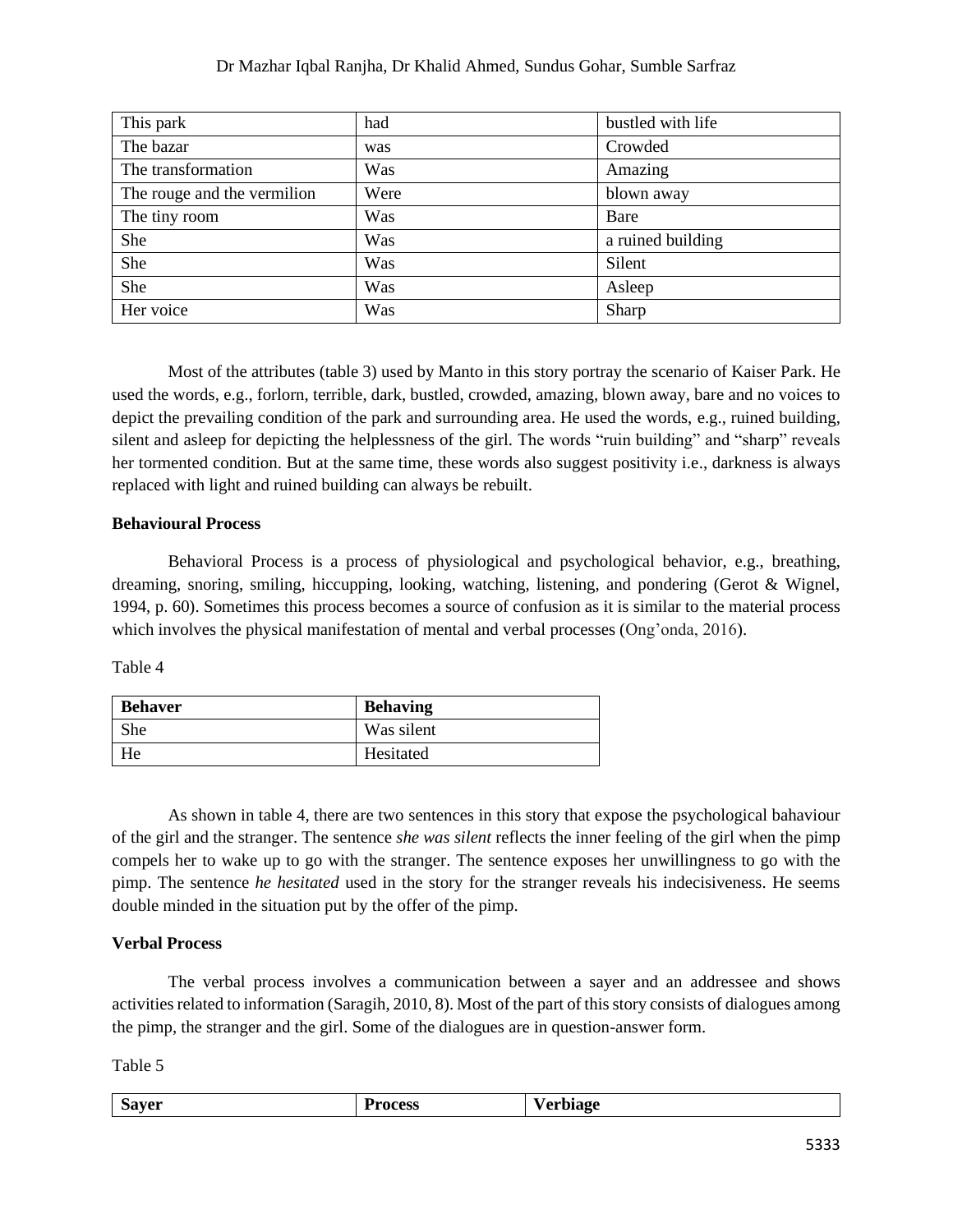| The pimp          | Said      | Take a good look                |
|-------------------|-----------|---------------------------------|
| The pimp          | Said      | There's is fifty here           |
| The pimp          | Said      | Take her                        |
| He [the pimp]     | Said      | No, I don't think you need this |
| He [the pimp]     | Asked     | You called me                   |
| He [the pimp]     | Asked     | What do you want                |
| He [the pimp]     | Asked     | Do you want something           |
| The pimp          | Said      | You stay here                   |
| He [the pimp]     | Said      | Now get up                      |
| He                | Asked     | Your name                       |
| He                | Asked     | Where is she                    |
| He                | Said      | Shall I come with you           |
| The stranger [he] | Said      | Yes                             |
| He                | Said      | Keep it                         |
| He                | Said      | Lift up your face               |
| He                | Said      | You can sleep here              |
| He                | Said      | Come, I will take you back      |
| I                 | Just said | Nothing                         |
| He                | Asked     | Where to                        |
| She               | Said      | Do your thing                   |
| She               | Said      | Where you brought me from       |
| [she]             | Said      | Don't trouble me                |

The verbal process used by Manto in the story (table 5) provides information on how a pimp invites strangers to sexual activities. In most of the sentences, the stranger is the Sayer who either responds to the pimp's questions or asks him or the girl. The process also exposes the pitiable conditions of the prostitutes who are forced to undertake sexual activities.

# **Existential Process**

The existential process represents something that exists or happens. Hancock (2005:240) argues that the existential process is a clause that presents something as an existing entity without any further prediction. The clause has an empty "there" in the subject position.

| <b>Existential</b> | <b>Existent</b>                                |
|--------------------|------------------------------------------------|
| There were         | No sound, no voices                            |
| There is           | Fifty here                                     |
| There were         | all the accoutrements of pleasurable decadence |
| There were         | $\ldots$ the tongas $\ldots$ still $\ldots$    |
| There was          | no stopping the sex trade                      |
| There were         | Few empty vessels lying around                 |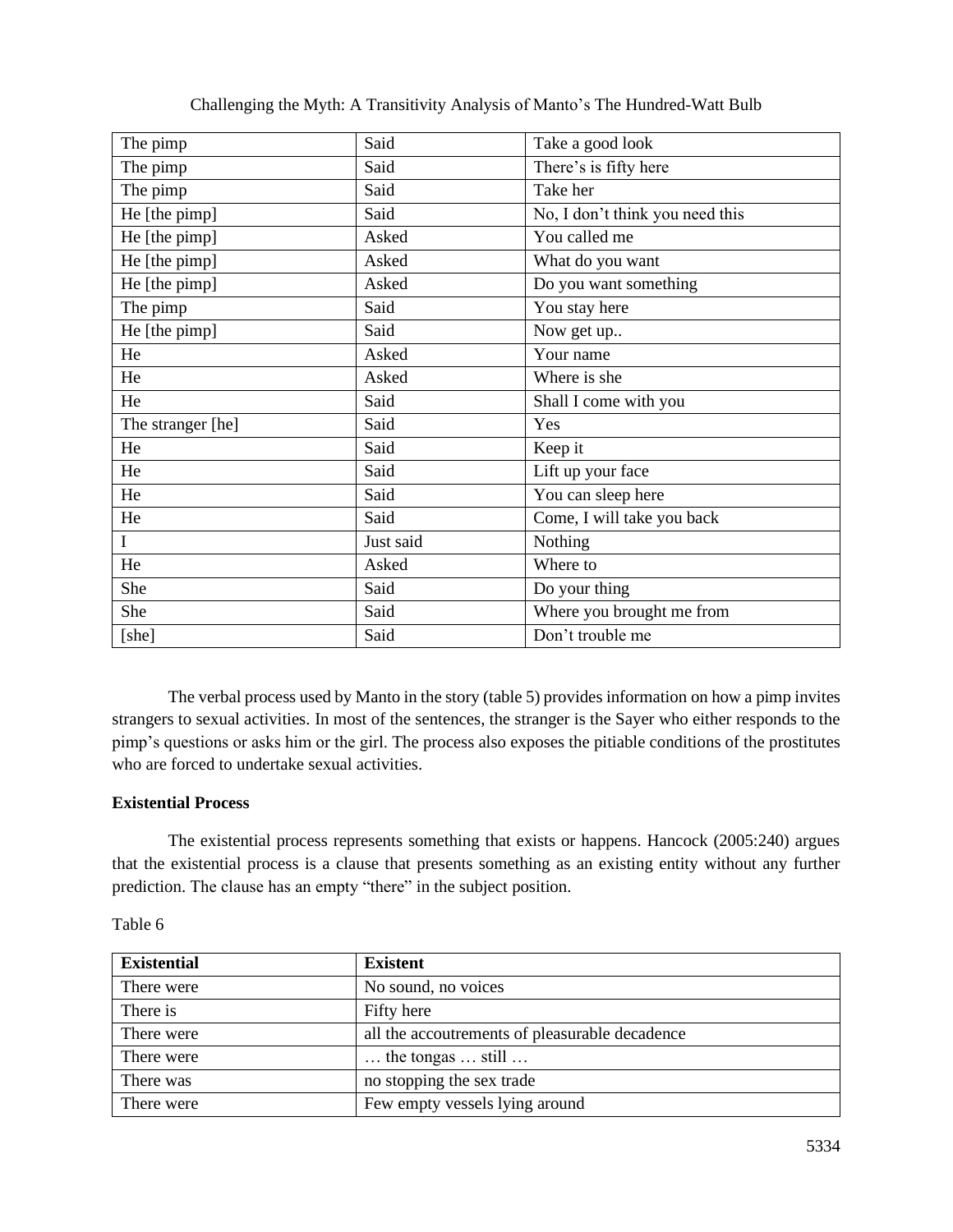Table 6 shows that the process employed in the story presents the prevailing condition of Kaiser Park and its surrounding areas in contrast to the time when this place used to have great hustle and bustle. The portrayed condition of the park and its surroundings also reflect the deserted condition of the women.

## **Discussion and Conclusion**

The transitivity analysis of Manto's short story The *Hundred Watt Bulb* reveals different processes of transitivity, i.e., material, mental, behavioral, relational and verbal processes. The transitivity model has been applied to the short story to find out what lies beyond words. Manto being a 'feminist', is said to give his female characters their own agency where they are strong, independent and willing to take the system into their hands. Manto is apt at catering for the internal ramblings of the characters. Outwardly, they may just be doing action but inwardly there is a lot more than the only action. The *Hundred Watt Bulb* is a story of a prostitute who is forced by a pimp to go with a stranger. She seems dead tired and in dire need of sleep. She resists but has to surrender to the will of the pimp. Her attitude towards the stranger is also indifferent. Though she does not act as an agent or goal in most of the clauses yet she remains the topic, and the story revolves around her. Initially, she seems a week and the helpless girl who is not even allowed to sleep freely. At the end of the story, the stranger finds her asleep and the pimp lying dead by her side with his head crushed with a brick.

The story does not come up with any name of the character but just their adjective i.e., pimp, girl, friend. In such a scenario, the material, behavioral, relational and mental processes can help to define and determine the hidden analogies. After applying the processes, one thing becomes vivid that Manto's female character, even if a prostitute goes to the level of being marginalized or subaltern rather, she emerges with her own feminine agency. Women, throughout the world, especially, in literature are stooped too low and they seem a mere plaything in the hands of men. On the contrary, Manto does jolt the world of literature as his female characters create their own mark. He does not leave them to the mercy of men rather they (female characters) emerge as the masters of their own will. In this story, the prostitute who seems helpless and at the mercy of the pimp succeeds in making her mark when she crushes his head with a brick and enjoys soundless slumber. The "ruined building" constructs herself a new and the "silence" breaks with the voices of her own instinct.

### **References**

- 1. Bloor, T., & Bloor, M. (1995). The Functional Analysis: A Hallidayan Approach.
- 2. Fairclough, A. *Better day coming: Blacks and equality, 1890-2000*. New York: Viking, 2001.
- 3. Fairclough, N. *Language and power*. London: Longman, 1989.
- 4. Fowler, R. (2013). *Language in the News: Discourse and Ideology in the Press*. Routledge.
- 5. Gerot, L., & Wignell, P. (1994). *Making sense of functional grammar*. Cammeray, NSW: Antipodean Educational Enterprises.
- 6. Halliday, M. A. (1985). An Introduction to Functional Grammar (2nd ed.). London, Melbourne, Auckland: Edward Arnold.
- 7. Halliday, M. A. K., & Matthiessen, C. M. (2013). *Halliday's introduction to functional grammar*. Routledge.
- 8. Hancock, C. (2005). *Meaning-centered grammar*. London: Equinox.